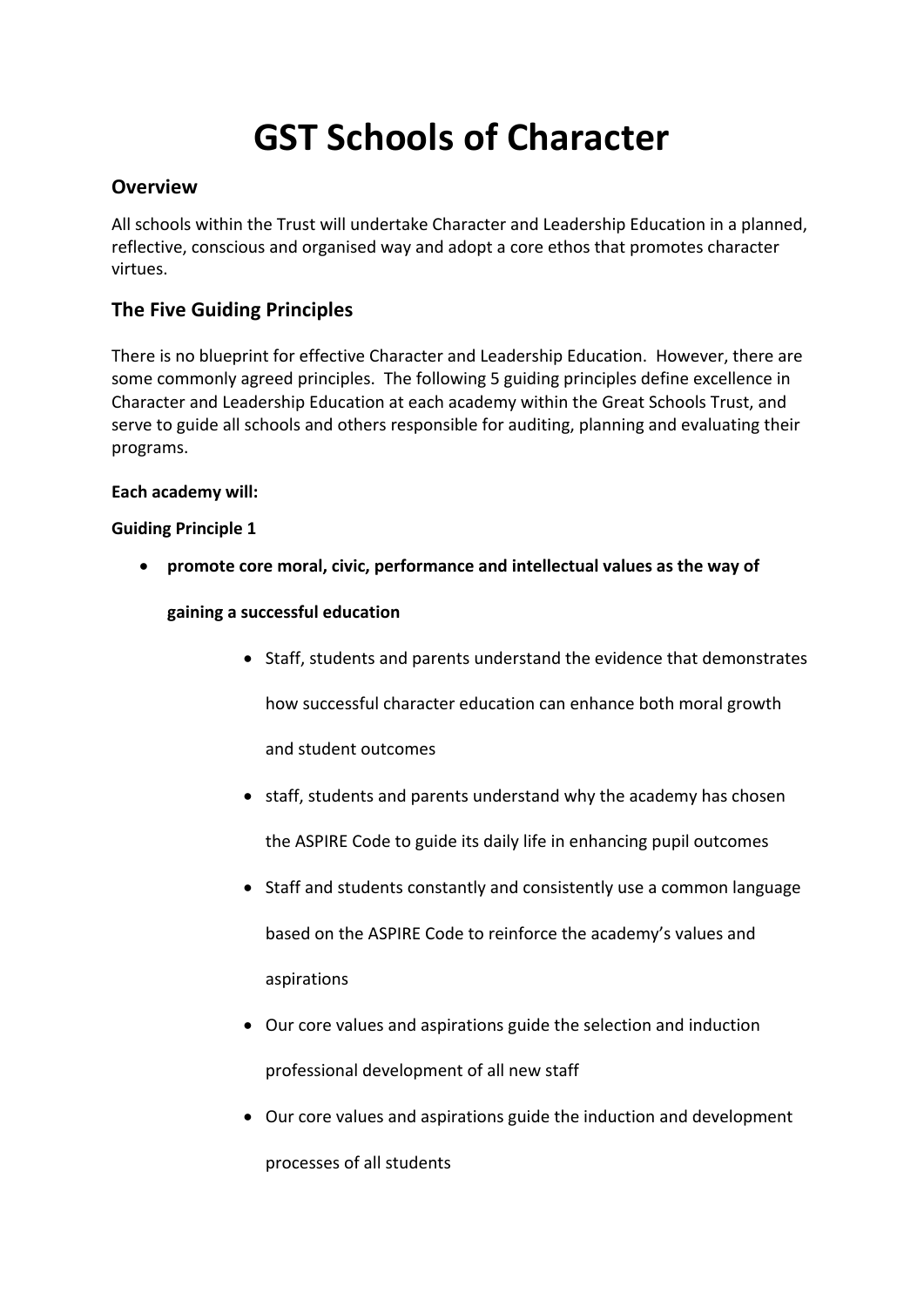#### **Guiding Principle 2**

- deliver these values through a challenging academic curriculum that develops the character of all learners and helps them to succeed
	- Each of our academies will deliver a knowledge based curriculum in a manner that challenges, excites and motivates the learning of their students
	- Our teachers commit themselves to encouraging all students to seek mastery of the content and skills contained within this curriculum
	- The forensic use of data tracking identifies individual learning need in the promotion of academic growth in order that we can use appropriate support or extension strategies
	- All students are encouraged to produce high quality work and strive for continuous improvement towards the trust's aspirational standards

## **Guiding Principle 3**

- broaden this curriculum offering by providing all students with opportunities for **moral action**
	- Each academy will develop a 'character through leadership' approach to promote character development
	- Each academy will provide all students with opportunities for service learning within the academy (academy council, prefects, peer or cross-age tutoring, service projects, care of the academy environment, combined cadet force, Duke of Edinburgh Award, etc.)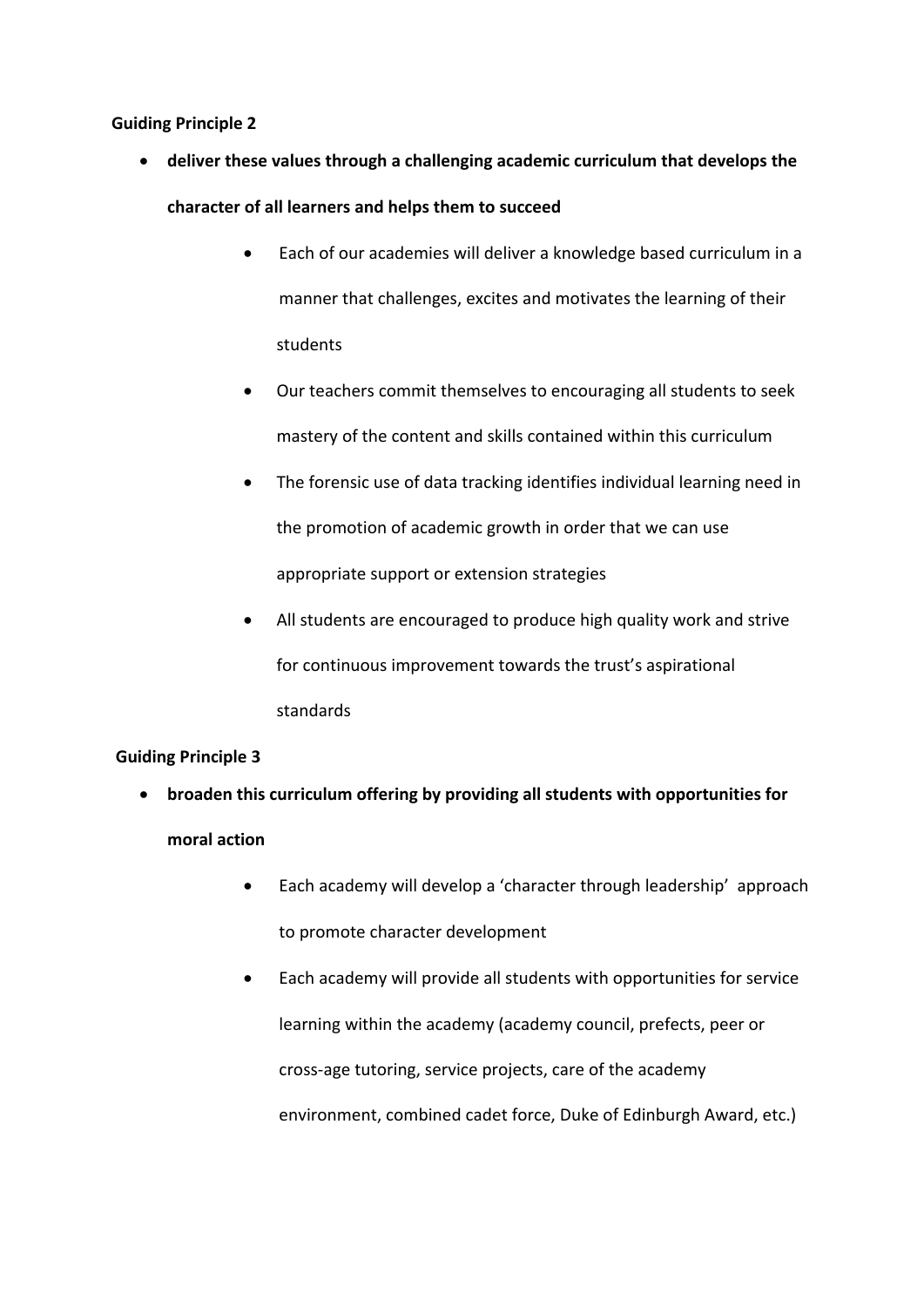- Each academy will encourage all students to become involved in community service learning experiences
- Each academy will promote peaceful conflict resolution, ethical decision making and academic integrity

#### **Guiding Principle 4**

- ensure that all staff share responsibility for the successful delivery of this extended **curriculum and adhere to the same core values as our students**
	- All staff receive induction training that aligns them with the values of the trust and teaches them to encode all praise and reprimands in these values so as to continually reinforce the ASPIRE Code
	- Each academy will strive to create a professional learning environment through the promotion of high quality professional development
	- All staff receive personalised professional development that relates to the outcomes of their performance management so that they can increase their pedagogical skills and knowledge so as to deliver the curriculum through good and outstanding lessons
	- All staff will have equity of access to the Trust's Leadership Academy in seeking to enhance their career

## **Guiding Principle 5**

- articulate its character related goals and expectations through visible statements
	- of its core ethical and performance values
		- The Trust's mission statement and core values are clearly displayed around the academy building